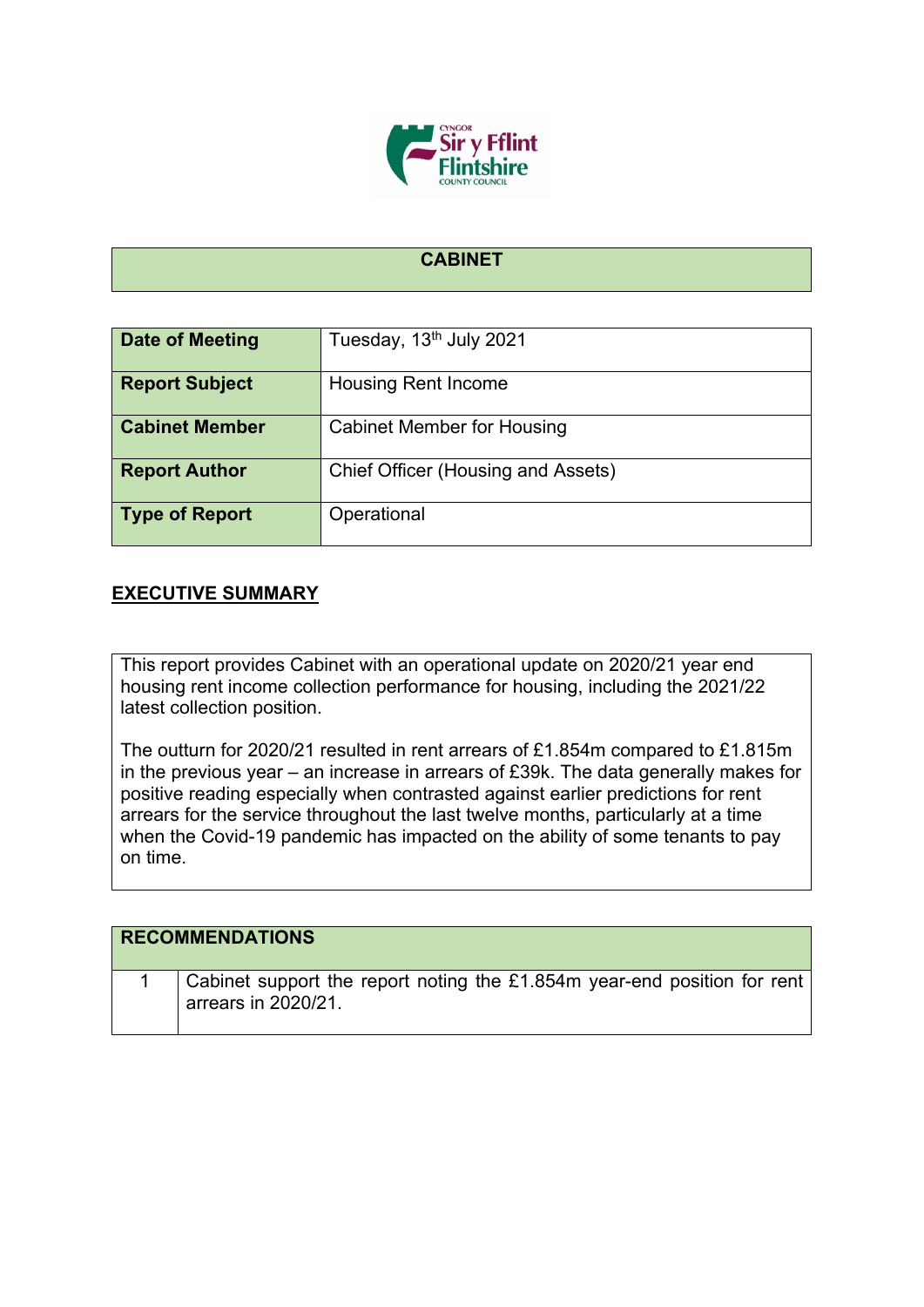## **REPORT DETAILS**

| 1.00 |                                                                                                                                                                                                                                                                                                                                                                                                | <b>EXPLANING THE LATEST POSITION OF RENT ARREARS</b>                                                         |                                    |                                                    |                               |                               |
|------|------------------------------------------------------------------------------------------------------------------------------------------------------------------------------------------------------------------------------------------------------------------------------------------------------------------------------------------------------------------------------------------------|--------------------------------------------------------------------------------------------------------------|------------------------------------|----------------------------------------------------|-------------------------------|-------------------------------|
| 1.01 | The 2020/21 financial year has been one of the most challenging for the<br>service in the same way as it has for other social landlords who have been<br>responsible for supporting tenants during the pandemic.                                                                                                                                                                               |                                                                                                              |                                    |                                                    |                               |                               |
| 1.02 | The year-end position for 2020/21 shows rent arrears (£1.854m) have<br>marginally increased by £39k compared to the previous years' outturn<br>(Table 1). The data generally makes for positive reading especially when<br>contrasted against earlier predictions for rent arrear at a time when Covid-<br>19 continues to impact on the ability of some tenants to pay their rent on<br>time. |                                                                                                              |                                    |                                                    |                               |                               |
|      | Table 1                                                                                                                                                                                                                                                                                                                                                                                        |                                                                                                              |                                    |                                                    |                               |                               |
|      | Financial<br>Year                                                                                                                                                                                                                                                                                                                                                                              | <b>Gross Rent</b><br>Yield                                                                                   | <b>Year End</b><br>Rent<br>Arrears | Rent<br><b>Arrears</b><br>as % of<br>Rent<br>Yield | Movement<br>in Arrears<br>(E) | Movement<br>in Arrears<br>(%) |
|      | 2020-21                                                                                                                                                                                                                                                                                                                                                                                        | £39,949,266                                                                                                  | £1,854,228                         | 4.6%                                               | £38,714                       | 0.1%                          |
|      | 2019-20                                                                                                                                                                                                                                                                                                                                                                                        | £39,969,296                                                                                                  | £1,815,514                         | 4.5%                                               | $-E65,000$                    | $-0.4%$                       |
|      | 2018-19                                                                                                                                                                                                                                                                                                                                                                                        | £38,086,058                                                                                                  | £1,880,514                         | 4.9%                                               | £279,905                      | 0.5%                          |
|      | 2017-18 *                                                                                                                                                                                                                                                                                                                                                                                      | £36,153,000                                                                                                  | £1,600,609                         | 4.4%                                               | £415,211                      | 0.9%                          |
|      | 2016/17                                                                                                                                                                                                                                                                                                                                                                                        | £34,293,000                                                                                                  | £1,185,398                         | 3.5%                                               | £12,368                       | $-0.1%$                       |
|      | 2015-16                                                                                                                                                                                                                                                                                                                                                                                        | £32,857,000                                                                                                  | £1,173,030                         | 3.6%                                               | £143,956                      | 0.3%                          |
|      | 2014-15                                                                                                                                                                                                                                                                                                                                                                                        | £31,452,000                                                                                                  | £1,029,074                         | 3.3%                                               | £33,325                       | 0.1%                          |
|      | 2013-14                                                                                                                                                                                                                                                                                                                                                                                        | £30,859,000                                                                                                  | £995,749                           | 3.2%                                               | £8,381                        | $-0.2%$                       |
|      | 2012-13                                                                                                                                                                                                                                                                                                                                                                                        | £29,222,000                                                                                                  | £987,368                           | 3.4%                                               | $-E69,017$                    | $-0.4%$                       |
|      | 2011-12                                                                                                                                                                                                                                                                                                                                                                                        | £28,097,000                                                                                                  | £1,056,385                         | 3.8%                                               |                               |                               |
|      | * denotes the period when Universal Credit full service was rolled out.                                                                                                                                                                                                                                                                                                                        |                                                                                                              |                                    |                                                    |                               |                               |
| 1.03 | The chart (Arrears Comparisons) and bar chart (Year End Rent Arrears)                                                                                                                                                                                                                                                                                                                          | below illustrates the year end position in 2020/21 as well as the<br>comparable outturns for previous years. |                                    |                                                    |                               |                               |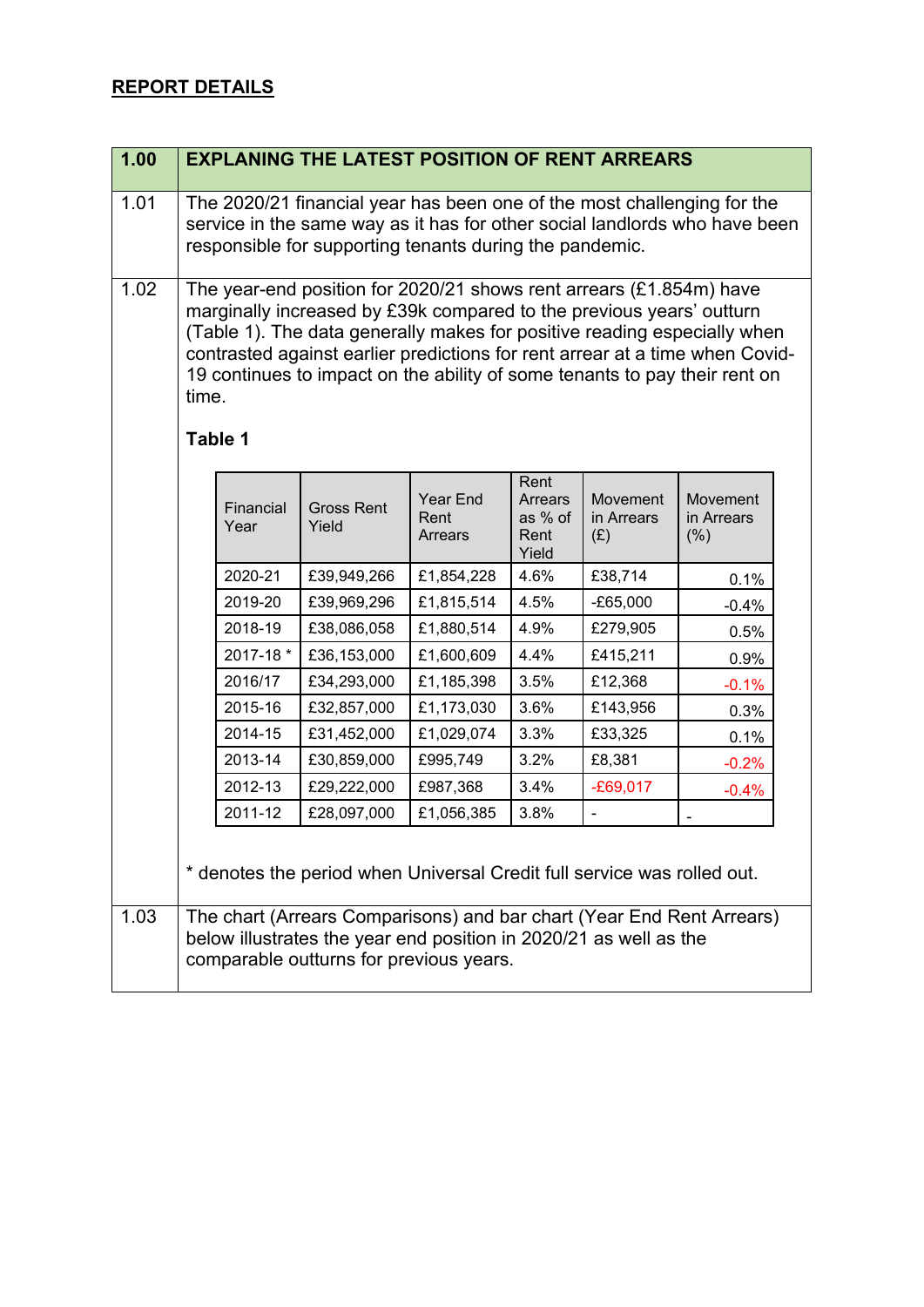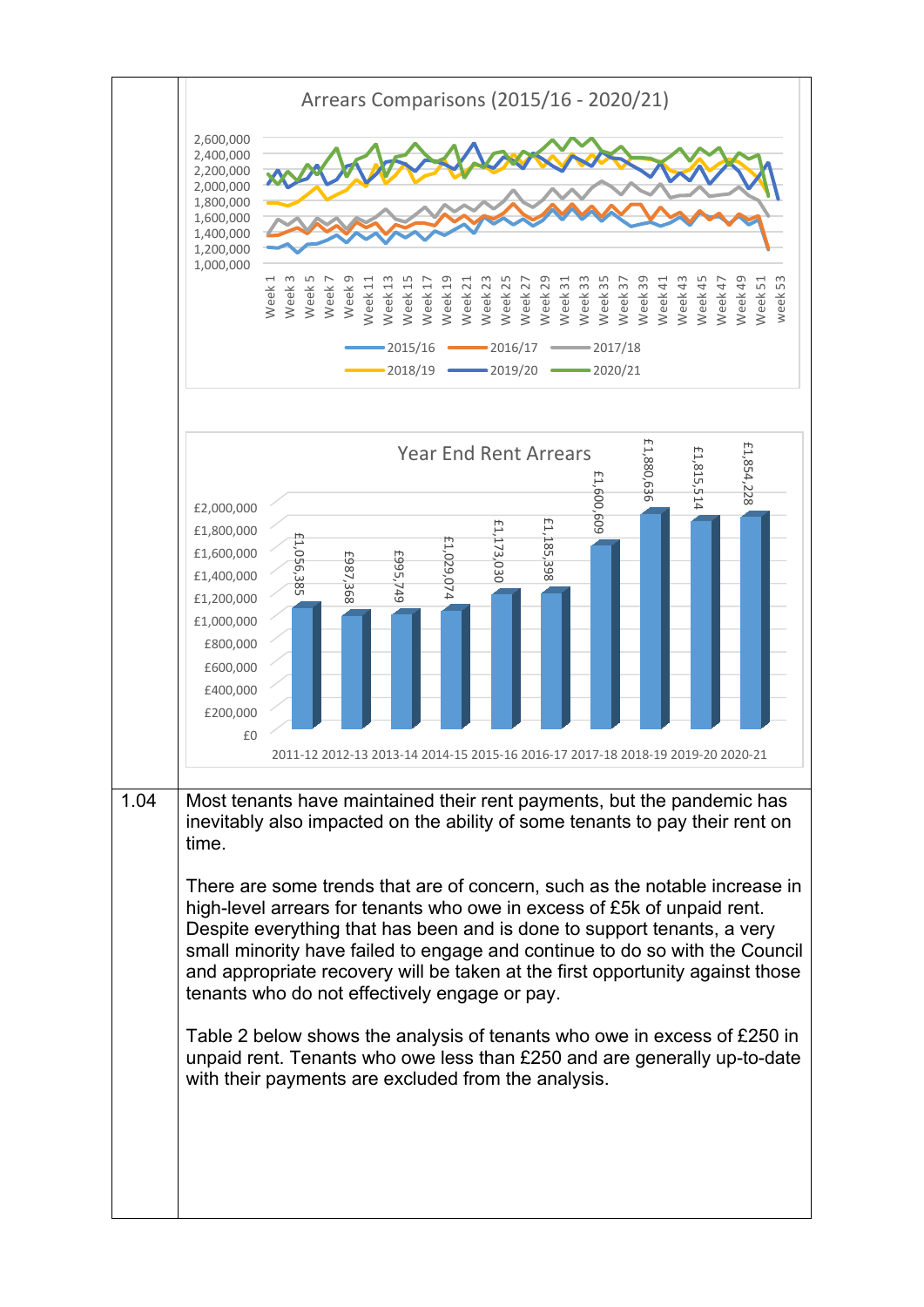|                                                                      |       | Apr-20             |                                                                                                                                                                                                                                                                                                              |       | <b>Nov-20</b>           |       | $Mar-21$       |
|----------------------------------------------------------------------|-------|--------------------|--------------------------------------------------------------------------------------------------------------------------------------------------------------------------------------------------------------------------------------------------------------------------------------------------------------|-------|-------------------------|-------|----------------|
| <b>Banded</b><br>Arrears<br>(f)                                      | No.   | Arrears<br>(f)     | No.                                                                                                                                                                                                                                                                                                          |       | Arrears<br>(f)          | No.   | Arrears<br>(f) |
| $250 - 500$                                                          | 504   | 185,702            |                                                                                                                                                                                                                                                                                                              | 603   | 218,371                 | 460   |                |
| $500 - 750$                                                          | 334   | 206,413            |                                                                                                                                                                                                                                                                                                              | 327   | 200,747                 | 244   |                |
| $750 -$<br>1,000                                                     | 197   | 171,180            |                                                                                                                                                                                                                                                                                                              | 201   | 174,160                 | 155   |                |
| $1,000 -$<br>2,500<br>$2,500 -$                                      | 489   | 768,287            |                                                                                                                                                                                                                                                                                                              | 481   | 754,234                 | 432   |                |
| 5,000                                                                | 134   | 444,175            |                                                                                                                                                                                                                                                                                                              | 156   | 530,271                 | 132   |                |
| 5000+                                                                | 8     | 44,787             |                                                                                                                                                                                                                                                                                                              | 21    | 126,509                 | 28    |                |
| <b>Totals</b>                                                        | 1,666 | 1,820,544          |                                                                                                                                                                                                                                                                                                              | 1,789 | 2,004,2<br>92           | 1,451 |                |
|                                                                      |       |                    | To support tenants during the Covid-19 pandemic, from March 2020,<br>Welsh Government also introduced a package of measures to protect<br>tenants from eviction and these measures remain in place until at least<br>30 <sup>th</sup> June 2021. Consequently, no evictions have taken place during          |       |                         |       |                |
|                                                                      |       |                    | There remains a small number of cases (5 in total) that were due to move<br>to eviction prior to the lockdown, and these cases will be progressed when<br>the moratorium ends. Rent arrears alone in these five serious cases of<br>non-engagement now equates to a total of £34k, an increase of £20k since |       |                         |       |                |
|                                                                      |       |                    |                                                                                                                                                                                                                                                                                                              |       |                         |       |                |
|                                                                      |       | Year               | Number of<br>Evictions<br>for rent<br>arrears                                                                                                                                                                                                                                                                | %     | Increase /<br>Reduction |       |                |
|                                                                      |       | 2020/21            | 0                                                                                                                                                                                                                                                                                                            |       | $-100.0%$               |       |                |
| 2020/21.<br>the start of the pandemic.<br><b>Table 3 - Evictions</b> |       | 2019/20            | 26                                                                                                                                                                                                                                                                                                           |       | $-13.3%$                |       |                |
|                                                                      |       | 2018/19            | 30                                                                                                                                                                                                                                                                                                           |       | 36.4%                   |       |                |
|                                                                      |       | 2017/18<br>2016/17 | 22<br>19                                                                                                                                                                                                                                                                                                     |       | 15.8%<br>$-13.6%$       |       |                |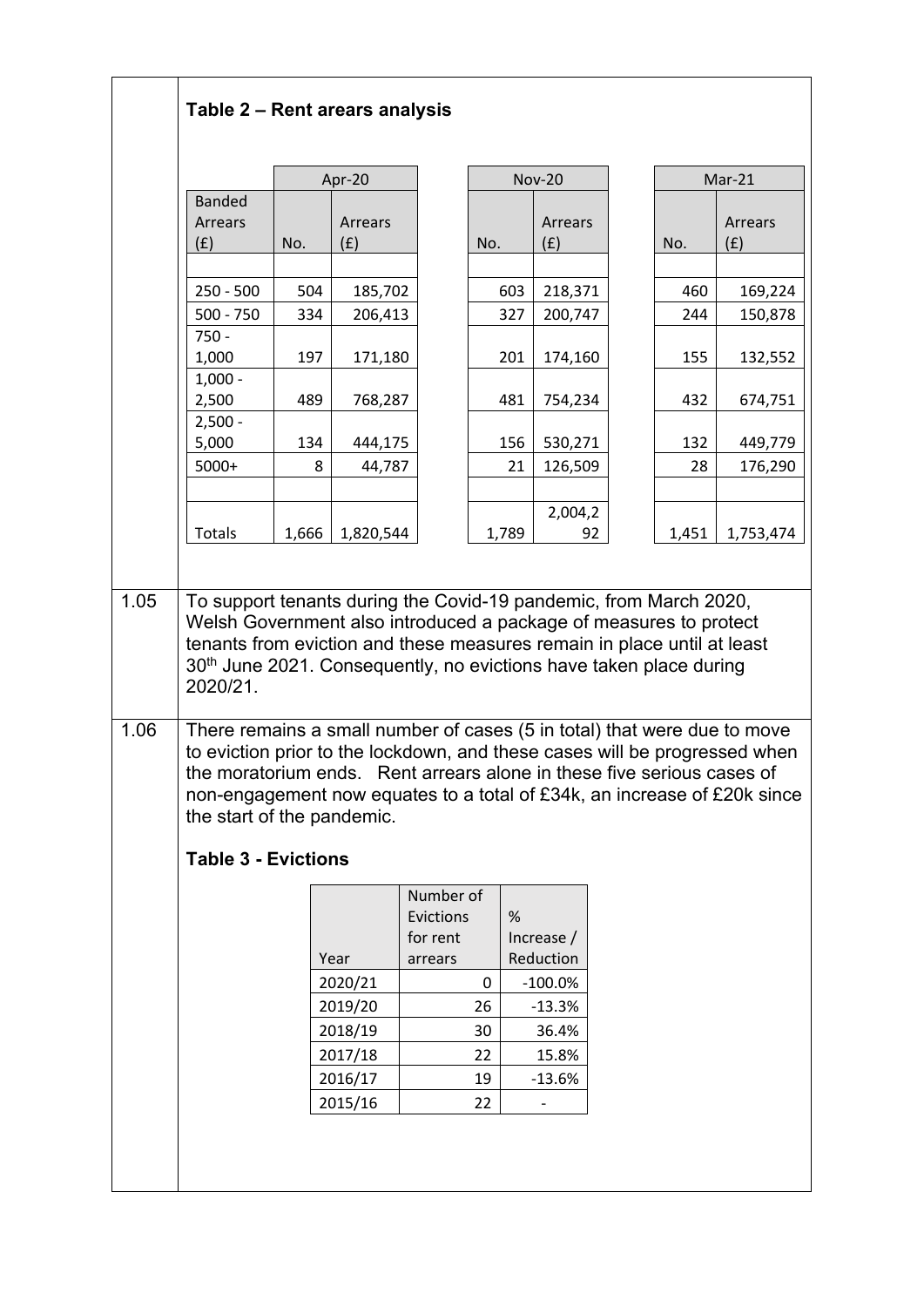

| 2.00 | <b>RESOURCE IMPLICATIONS</b>                                                                                                                                                                                             |
|------|--------------------------------------------------------------------------------------------------------------------------------------------------------------------------------------------------------------------------|
| 2.01 | The continued deployment of the Mobysoft 'Rent Sense software, funded<br>by the HRA, is necessary to control rent arrears and to ensure resources<br>are targeted effectively.                                           |
| 2.02 | Resource levels are also under review in the Housing Rent Income service<br>and may need to be increased to support the improvement of rent<br>collections as part of the Covid recovery strategy. The HRA business plan |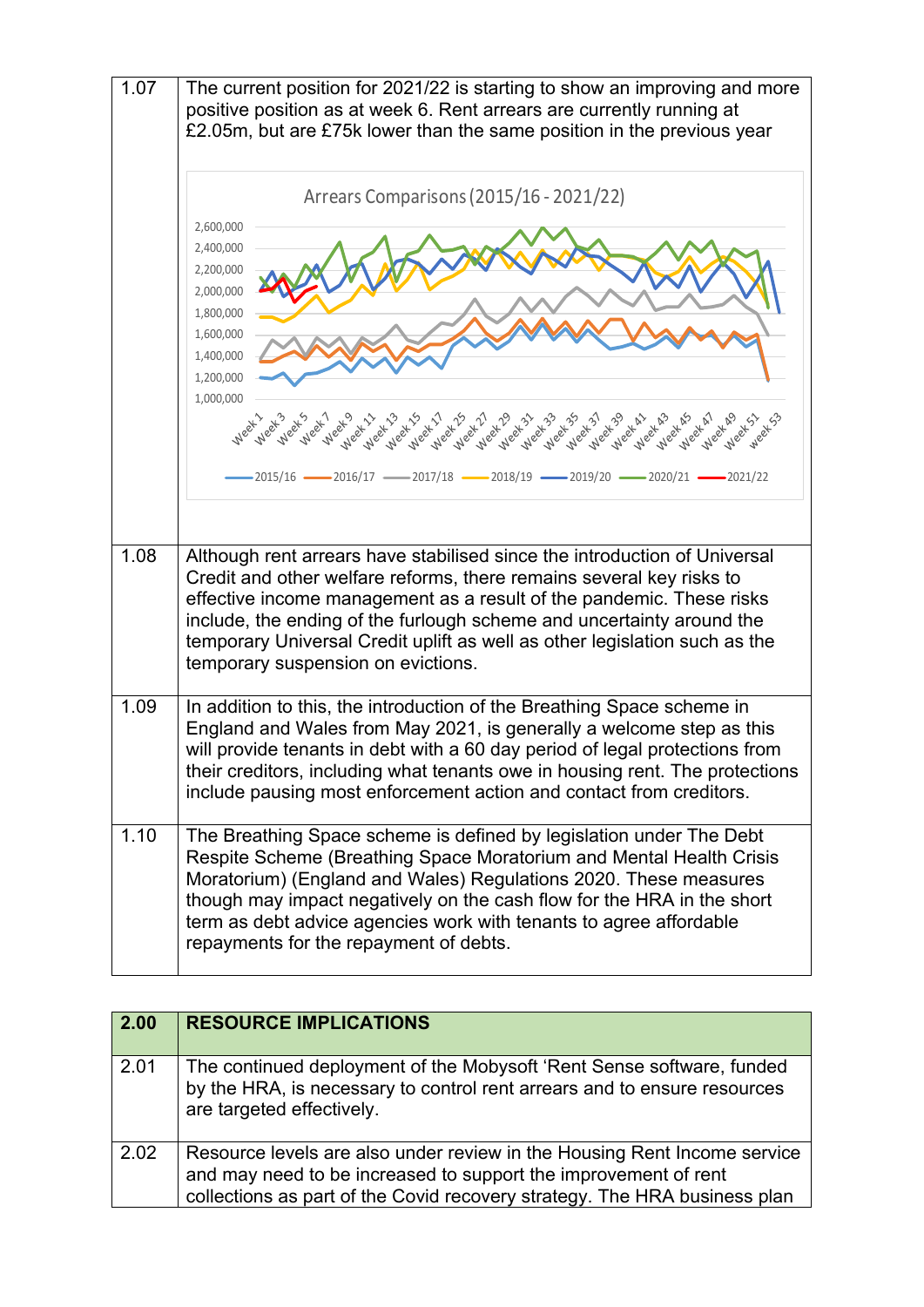| for 2021-22 takes account of an additional resource for a temporary period |
|----------------------------------------------------------------------------|
| of up to two years.                                                        |
|                                                                            |

| 3.00 | <b>IMPACT ASSESSMENT AND RISK MANAGEMENT</b>                                                                                                                                                                                                                                       |
|------|------------------------------------------------------------------------------------------------------------------------------------------------------------------------------------------------------------------------------------------------------------------------------------|
| 3.01 | To ensure financial risks to the HRA are minimised as far as possible, rent<br>arrears continue to be tracked on a weekly basis and cases are identified<br>as quickly as possible to ensure targeted intervention if provided to those<br>tenants at highest risk of non-payment. |

| 4.00 | <b>CONSULTATIONS REQUIRED/CARRIED OUT</b>                                                                                           |
|------|-------------------------------------------------------------------------------------------------------------------------------------|
| 4.01 | This report was discussed in the Community, Housing and Asset Overview<br>and Scrutiny Committee on 16 June 2021 and was supported. |

| 5.00 | <b>APPENDICES</b> |
|------|-------------------|
| 5.01 | None.             |

| 6.00 | LIST OF ACCESSIBLE BACKGROUND DOCUMENTS                                                                                                                                                                                                    |
|------|--------------------------------------------------------------------------------------------------------------------------------------------------------------------------------------------------------------------------------------------|
| 6.01 | • Housing (Wales) Act 2014<br>• Welfare Reform Act 2012<br>• The Coronavirus Act $2020 -$ section 2<br>• The Debt Respite Scheme (Breathing Space Moratorium and Mental<br>Health Crisis Moratorium) (England and Wales) Regulations 2020. |

| 7.00 | <b>CONTACT OFFICER DETAILS</b> |                                                                                                          |
|------|--------------------------------|----------------------------------------------------------------------------------------------------------|
| 7.01 | Telephone:<br>E-mail:          | <b>Contact Officer: David Barnes, Revenues Manager</b><br>01352 703652<br>david.barnes@flintshire.gov.uk |

| 8.00 | <b>GLOSSARY OF TERMS</b>                                                                                                                                                                                                                                                                                                                                                                                                                                                                                        |
|------|-----------------------------------------------------------------------------------------------------------------------------------------------------------------------------------------------------------------------------------------------------------------------------------------------------------------------------------------------------------------------------------------------------------------------------------------------------------------------------------------------------------------|
| 8.01 | Housing Revenue Account (HRA): The Council is required to keep a<br>HRA to record all income and expenditure relating to the provision of local<br>authority housing. All rental income, including arrears, must be held with a<br>ring fenced HRA account. This means that income can only be used for<br>council housing purposes and not general expenditure. This also allows<br>rental income to be invested locally to help improve and maintain council<br>owned homes and also build new council homes. |